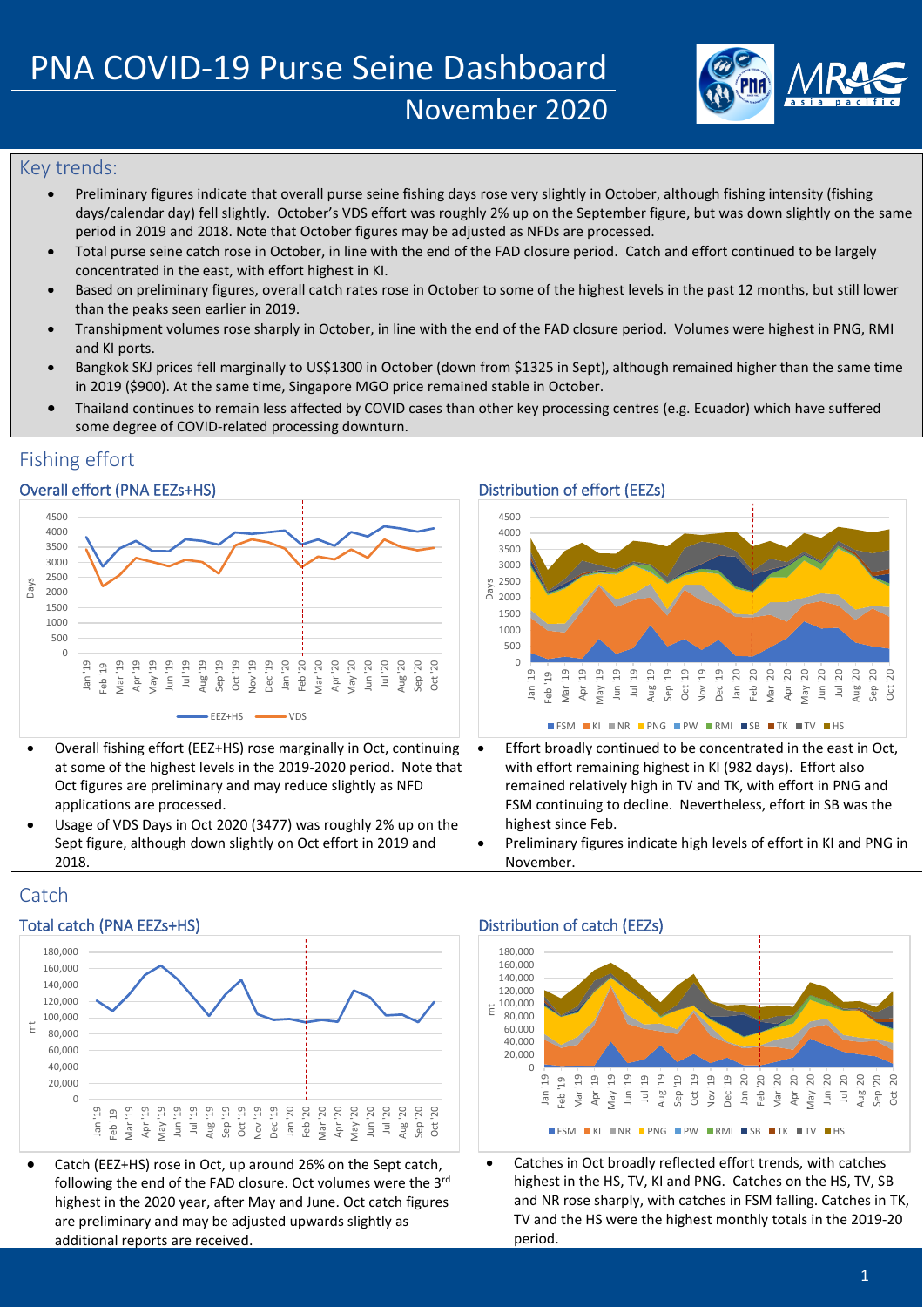# Catch rates



• Overall catch rates increased in Oct (to 29t/day), in line with the end of the FAD closure. These figures are preliminary and may be adjusted slightly as NFDs are processed and additional ereporting is received.





• SKJ catch rate rose in Oct to some of the highest levels in 2020, but still well below the peaks in 2019.





• Preliminary figures indicate that catch rates rose substantially in the HS and TV, with TK catch rates also continuing to be high. Catch rates in KI, NR, PNG and RMI remained stable, while catch rates fell in FSM.





Amongst the other purse seine species/size categories, catch rates across all categories rose in Oct. Catch rates of small YFT and BET rose in line with the end of the FAD closure.



• Transhipment volumes in PNA ports rose sharply in Oct following the end of the FAD closure. The Oct transhipment volume (50,033t) was the 2nd highest volume in 2020.



• Transhipment volumes were highest in PNG, RMI and KI ports during Oct. In particular, volumes in Majuro rebounded, nearly tripling the Sept figure.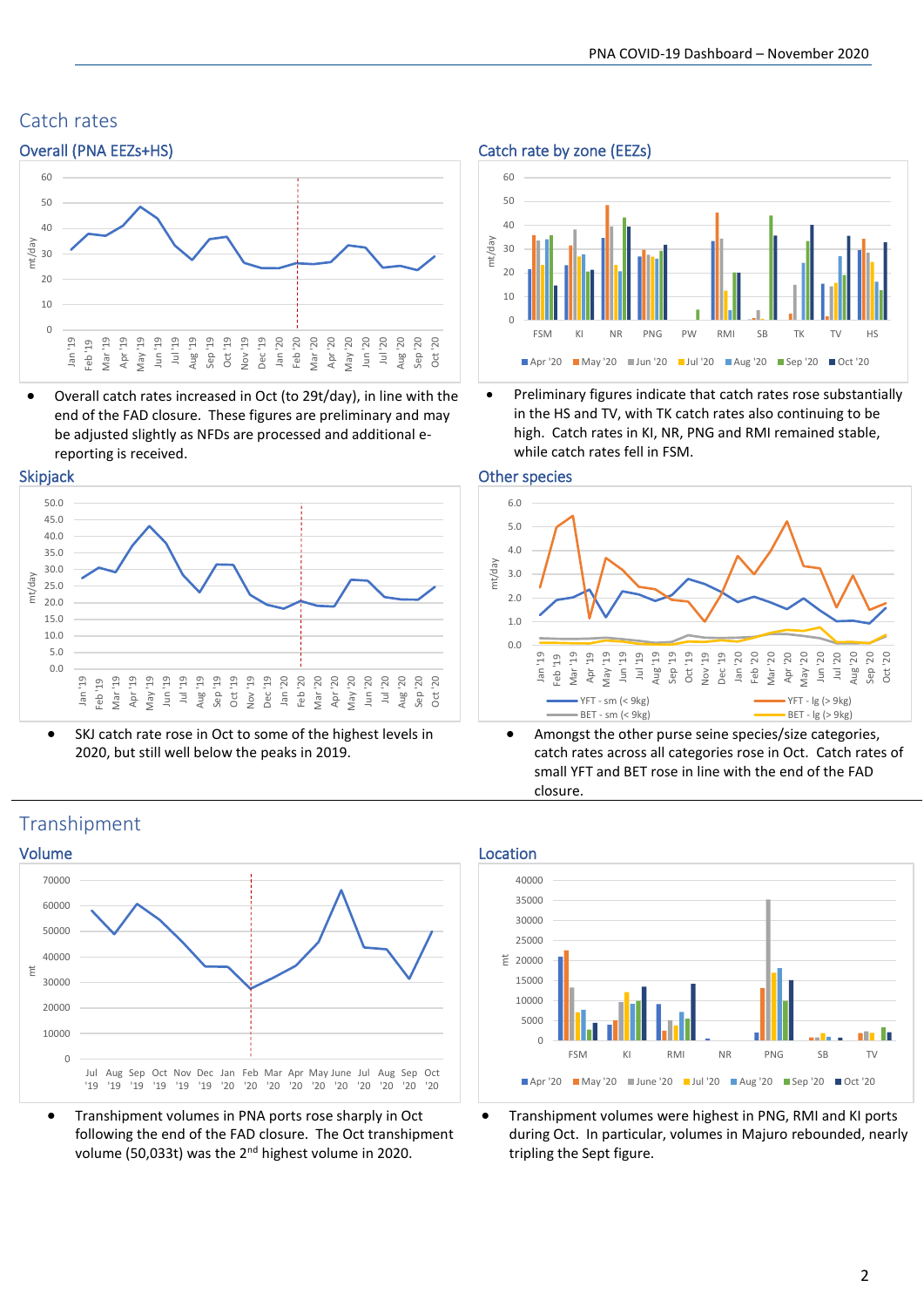# Prices



## [https://investor.thaiunion.com/raw\\_material.html](https://investor.thaiunion.com/raw_material.html)

• Bangkok SKJ prices declined marginally from US\$1,325 in Sept to \$1,300 in Oct, consistent with recent annual cycles which have seen prices drop at the end of the WCPO FAD closure.

Nevertheless, the 2020 price drop was less than the \$200/t drop over the same period in 2019.



BKK SKJ prices remain high relative to Singapore MGO price, largely driven by a continuation of historically low fuel prices. The differential was largely stable in Oct.



### <https://shipandbunker.com/prices/apac/sea/sg-sin-singapore#MGO>

• Singapore MGO price stabilised in Oct, averaging US\$348 and still well below pre-COVID levels. As of November 16<sup>th</sup> 2020, price remained relatively stable at US\$375/mt (roughly 36% lower than at the same time in 2019).

## BKK SKJ Price vs Fuel price Price Price differential (BKK SKJ – Fuel)



The price differential between BKK SKJ price and Singapore MGO price decreased marginally from \$972 in Sept to \$953 in Oct. The Oct figure remains above the average 10 year price difference of \$853.

## COVID-19 in processing countries



## <https://ourworldindata.org/covid-cases>

Thailand continues to fare comparatively better than other key processing centres including Ecuador and the Philippines in terms of confirmed COVID-19 cases.

## Total cases Daily confirmed cases



### <https://ourworldindata.org/covid-cases>

• Industry sources indicate that processing in Thailand has been relatively unaffected to date by COVID impacts, unlike other centres (e.g. Ecuador, Ghana, Spain) which have suffered processing cuts and stoppages.